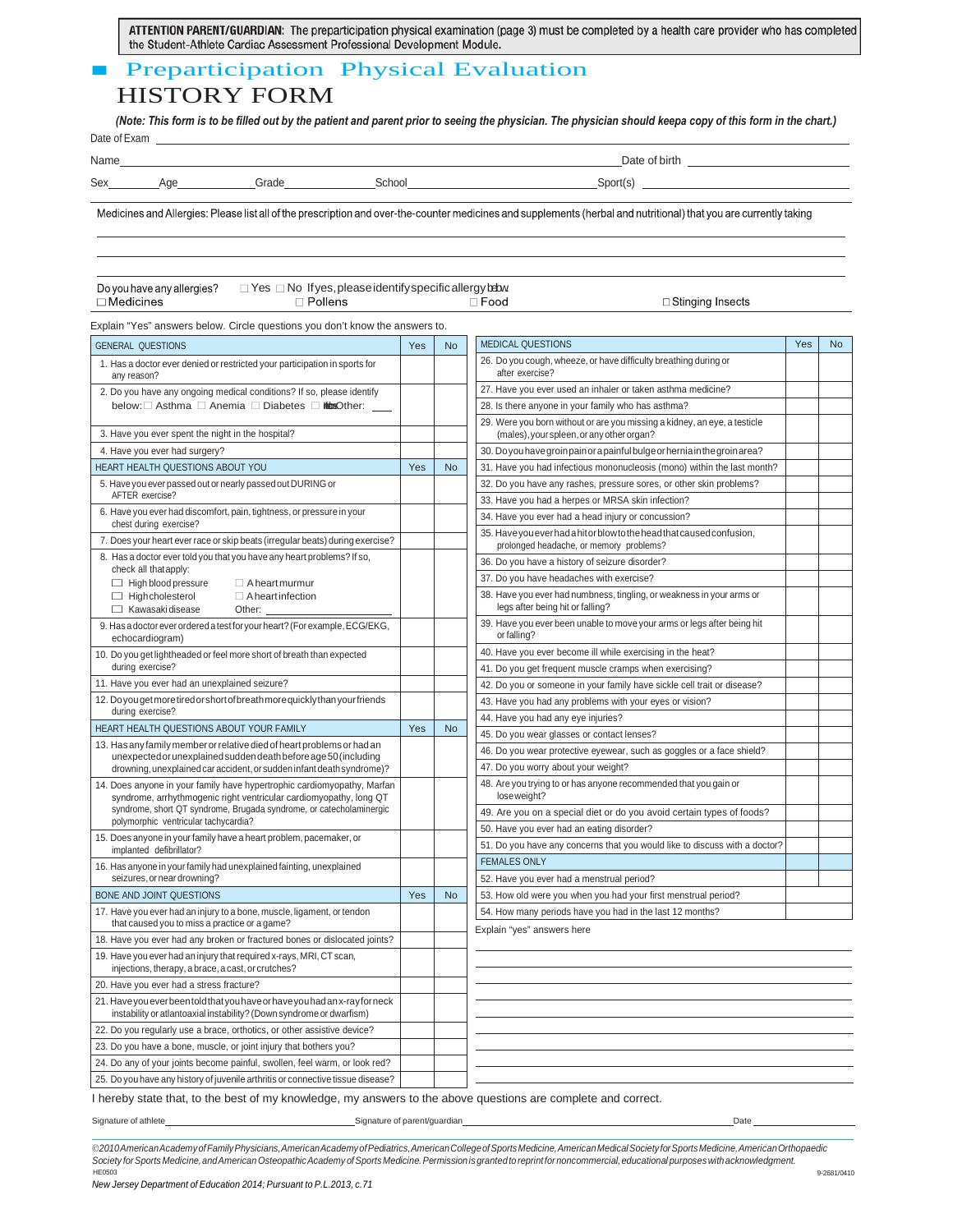## ■ Preparticipation Physical Evaluation THE ATHLETE WITH SPECIAL NEEDS: SUPPLEMENTAL HISTORY FORM

|                          | Date of Exam                                     |                                                                            |                                                                                                                                                                                                                                |                  |     |           |
|--------------------------|--------------------------------------------------|----------------------------------------------------------------------------|--------------------------------------------------------------------------------------------------------------------------------------------------------------------------------------------------------------------------------|------------------|-----|-----------|
| Name                     |                                                  |                                                                            |                                                                                                                                                                                                                                | Date of birth    |     |           |
| Sex                      |                                                  | Age Grade                                                                  | School and the state of the state of the state of the state of the state of the state of the state of the state of the state of the state of the state of the state of the state of the state of the state of the state of the | $\text{Spot(s)}$ |     |           |
|                          | 1. Type of disability                            |                                                                            |                                                                                                                                                                                                                                |                  |     |           |
|                          | 2. Date of disability                            |                                                                            |                                                                                                                                                                                                                                |                  |     |           |
|                          | 3. Classification (if available)                 |                                                                            |                                                                                                                                                                                                                                |                  |     |           |
|                          |                                                  | 4. Cause of disability (birth, disease, accident/trauma, other)            |                                                                                                                                                                                                                                |                  |     |           |
|                          | 5. List the sports you are interested in playing |                                                                            |                                                                                                                                                                                                                                |                  |     |           |
|                          |                                                  |                                                                            |                                                                                                                                                                                                                                |                  | Yes | <b>No</b> |
|                          |                                                  | 6. Do you regularly use a brace, assistive device, or prosthetic?          |                                                                                                                                                                                                                                |                  |     |           |
|                          |                                                  | 7. Do you use any special brace or assistive device for sports?            |                                                                                                                                                                                                                                |                  |     |           |
|                          |                                                  | 8. Do you have any rashes, pressure sores, or any other skin problems?     |                                                                                                                                                                                                                                |                  |     |           |
|                          |                                                  | 9. Do you have a hearing loss? Do you use a hearing aid?                   |                                                                                                                                                                                                                                |                  |     |           |
|                          | 10. Do you have a visual impairment?             |                                                                            |                                                                                                                                                                                                                                |                  |     |           |
|                          |                                                  | 11. Do you use any special devices for bowel or bladder function?          |                                                                                                                                                                                                                                |                  |     |           |
|                          |                                                  | 12. Do you have burning or discomfort when urinating?                      |                                                                                                                                                                                                                                |                  |     |           |
|                          | 13. Have you had autonomic dysreflexia?          |                                                                            |                                                                                                                                                                                                                                |                  |     |           |
|                          |                                                  |                                                                            | 14. Have you ever been diagnosed with a heat-related (hyperthermia) or cold-related (hypothermia) illness?                                                                                                                     |                  |     |           |
|                          | 15. Do you have muscle spasticity?               |                                                                            |                                                                                                                                                                                                                                |                  |     |           |
|                          |                                                  | 16. Do you have frequent seizures that cannot be controlled by medication? |                                                                                                                                                                                                                                |                  |     |           |
|                          | Explain "yes" answers here                       |                                                                            |                                                                                                                                                                                                                                |                  |     |           |
|                          |                                                  |                                                                            |                                                                                                                                                                                                                                |                  |     |           |
|                          |                                                  |                                                                            |                                                                                                                                                                                                                                |                  |     |           |
|                          |                                                  |                                                                            |                                                                                                                                                                                                                                |                  |     |           |
|                          |                                                  |                                                                            |                                                                                                                                                                                                                                |                  |     |           |
|                          |                                                  |                                                                            |                                                                                                                                                                                                                                |                  |     |           |
|                          |                                                  | Please indicate if you have ever had any of the following.                 |                                                                                                                                                                                                                                |                  |     |           |
|                          |                                                  |                                                                            |                                                                                                                                                                                                                                |                  | Yes | <b>No</b> |
| Atlantoaxial instability |                                                  |                                                                            |                                                                                                                                                                                                                                |                  |     |           |
|                          | X-ray evaluation for atlantoaxial instability    |                                                                            |                                                                                                                                                                                                                                |                  |     |           |
|                          | Dislocated joints (more than one)                |                                                                            |                                                                                                                                                                                                                                |                  |     |           |
| Easy bleeding            |                                                  |                                                                            |                                                                                                                                                                                                                                |                  |     |           |
| Enlarged spleen          |                                                  |                                                                            |                                                                                                                                                                                                                                |                  |     |           |
| Hepatitis                |                                                  |                                                                            |                                                                                                                                                                                                                                |                  |     |           |
|                          | Osteopenia or osteoporosis                       |                                                                            |                                                                                                                                                                                                                                |                  |     |           |
|                          | Difficulty controlling bowel                     |                                                                            |                                                                                                                                                                                                                                |                  |     |           |
|                          | Difficulty controlling bladder                   |                                                                            |                                                                                                                                                                                                                                |                  |     |           |
|                          | Numbness or tingling in arms or hands            |                                                                            |                                                                                                                                                                                                                                |                  |     |           |
|                          | Numbness or tingling in legs or feet             |                                                                            |                                                                                                                                                                                                                                |                  |     |           |
|                          | Weakness in arms or hands                        |                                                                            |                                                                                                                                                                                                                                |                  |     |           |
|                          | Weakness in legs or feet                         |                                                                            |                                                                                                                                                                                                                                |                  |     |           |
|                          | Recent change in coordination                    |                                                                            |                                                                                                                                                                                                                                |                  |     |           |
|                          | Recent change in ability to walk                 |                                                                            |                                                                                                                                                                                                                                |                  |     |           |

Explain "yes" answers here

Spina bifida Latex allergy

I hereby state that, to the best of my knowledge, my answers to the above questions are complete and correct.

Signature of athlete December 2021 Cate Signature of parent/guardian Date December 2021 Cate Date Date Date Date

©2010 American Academy of Family Physicians, American Academy of Pediatrics, American College of Sports Medicine, American Nedical Society for Sports Medicine, American Orthopaedic<br>Society for Sports Medicine, and American *New Jersey Department of Education 2014; Pursuant to P.L.2013, c.71*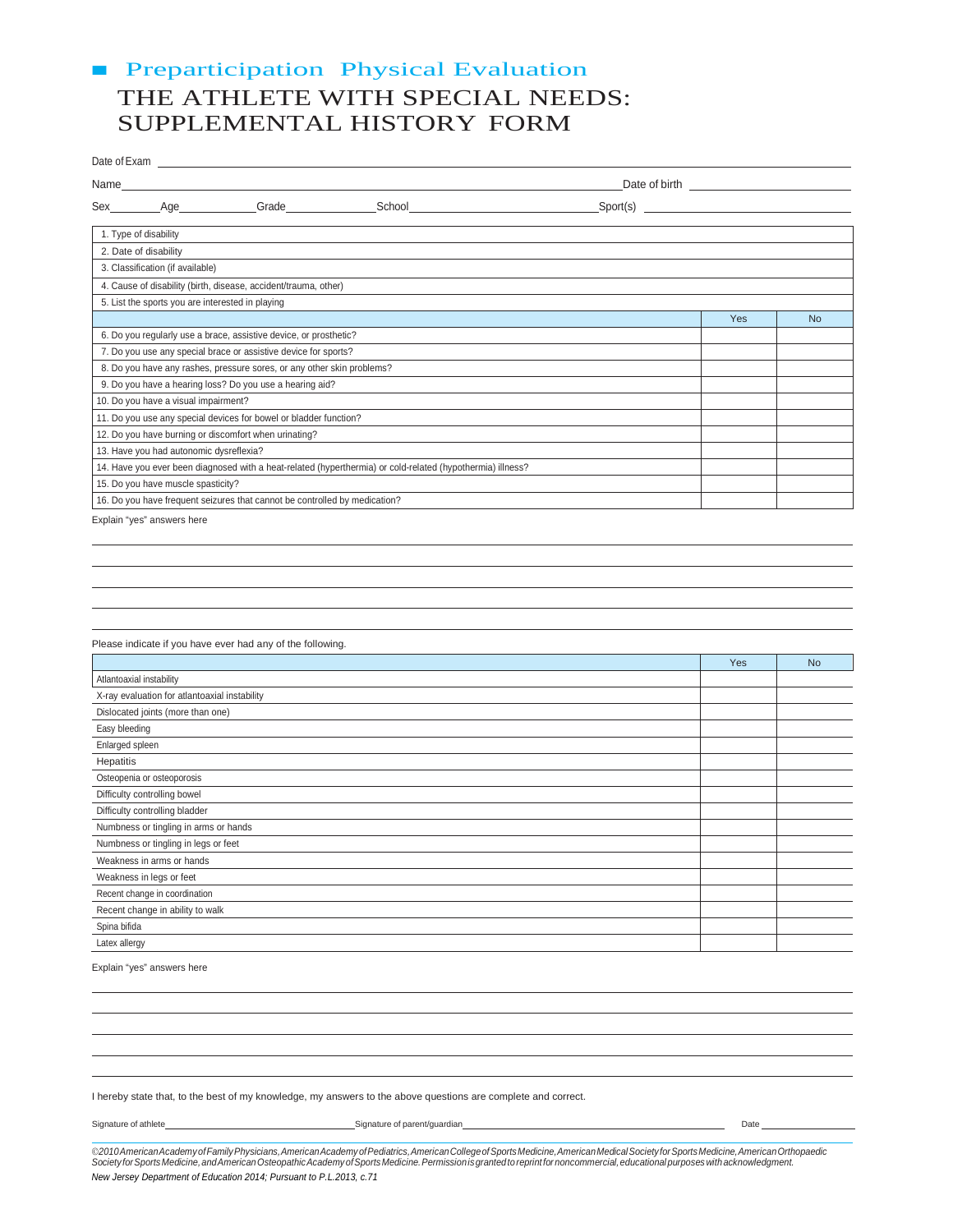NOTE: The preparticiaption physical examination must be conducted by a health care provider who 1) is a licensed physician, advanced practice

# **EXECUTE: A Preparticipation Physical Evaluation**<br>**Preparticipation Physical Evaluation** PHYSICAL EXAMINATION FORM

#### Name

#### PHYSICIAN REMINDERS

- 
- 
- 
- 
- 
- 
- 1. Consider additional questions on more sensitive issues<br>
Do you ever feel sad, hopeless, depressed, or anxious?<br>
Do you ever feel sad, hopeless, depressed, or anxious?<br>
Do you ever tried cigarettes, chewing tobacco
	- **Do you wear a seat belt, use a helmet,and use condoms?**
- **2. Consider reviewing questions on cardiovascular symptoms (questions 5–14).**

EXAMINATION Height **Desimale** Premaring Meight Neight → Design Male Designation Premaring Male Designation Premaring Male Designation Premaring Male Designation Premaring Male Designation Premaring Male Designation Premaring Male Des BP / ( / ) Pulse Vision R 20/ L 20/ Corrected □ Y □ N<br>MEDICAL ABNORMAL FINDINGS ABNORMAL FINDINGS Appearance • Marfan stigmata (kyphoscoliosis, high-arched palate, pectus excavatum, arachnodactyly, arm span > height, hyperlaxity, myopia, MVP, aortic insufficiency) Eyes/ears/nose/throat • Pupils equal • Hearing Lymph nodes Heart<sup>a</sup> • Murmurs(auscultationstanding,supine,+/-Valsalva) • Location of point of maximal impulse(PMI) Pulses • Simultaneousfemoralandradialpulses Lungs Abdomen Genitourinary (males only)<sup>b</sup> Skin • HSV, lesions suggestive of MRSA, tinea corporis Neurologic<sup>c</sup> MUSCULOSKELETAL Neck Back Shoulder/arm Elbow/forearm Wrist/hand/fingers Hip/thigh Knee Leg/ankle Foot/toes Functional

• Duck-walk, single leg hop

a Consider ECG, echocardiogram, and referral to cardiology for abnormal cardiac history or exam.

b Consider GU exam if in private setting. Having third party present is recommended. c Consider cognitive evaluation or baseline neuropsychiatric testing if a history of significant concussion.

 $\square$  Cleared for all sports without restriction

| $\Box$ Not cleared |                                   |  |  |
|--------------------|-----------------------------------|--|--|
|                    | $\Box$ Pending further evaluation |  |  |
|                    | $\Box$ For any sports             |  |  |
|                    | $\Box$ For certain sports         |  |  |
| Reason             | Recommendations                   |  |  |

I have examined the above-named student and completed the preparticipation physical evaluation. The athlete does not present apparent clinical contraindications to practice and participate in the sport(s) as outlined above. A copy of the physical exam is on record in my office and can be made available to the school at the request of the parents. If conditions arise after the athlete has been cleared for participation, a physician may rescind the clearance until the problem is resolved and the potential consequences are completely explaine

| Name of physician, advanced practice nurse (APN), physician assistant (PA) (print/type) | Date of exam |
|-----------------------------------------------------------------------------------------|--------------|
| Address                                                                                 | Phone        |
| Signature of physician, APN, PA                                                         |              |

©2010 American Academy of Family Physicians, American Academy of Pediatrics, American College of Sports Medicine, American Medical Society for Sports Medicine, American Orthopaedic *Society forSports Medicine,andAmericanOsteopathicAcademy ofSports Medicine.Permissionis grantedtoreprintfor noncommercial,educational purposeswithacknowledgment.* HE0503

Date ofbirth